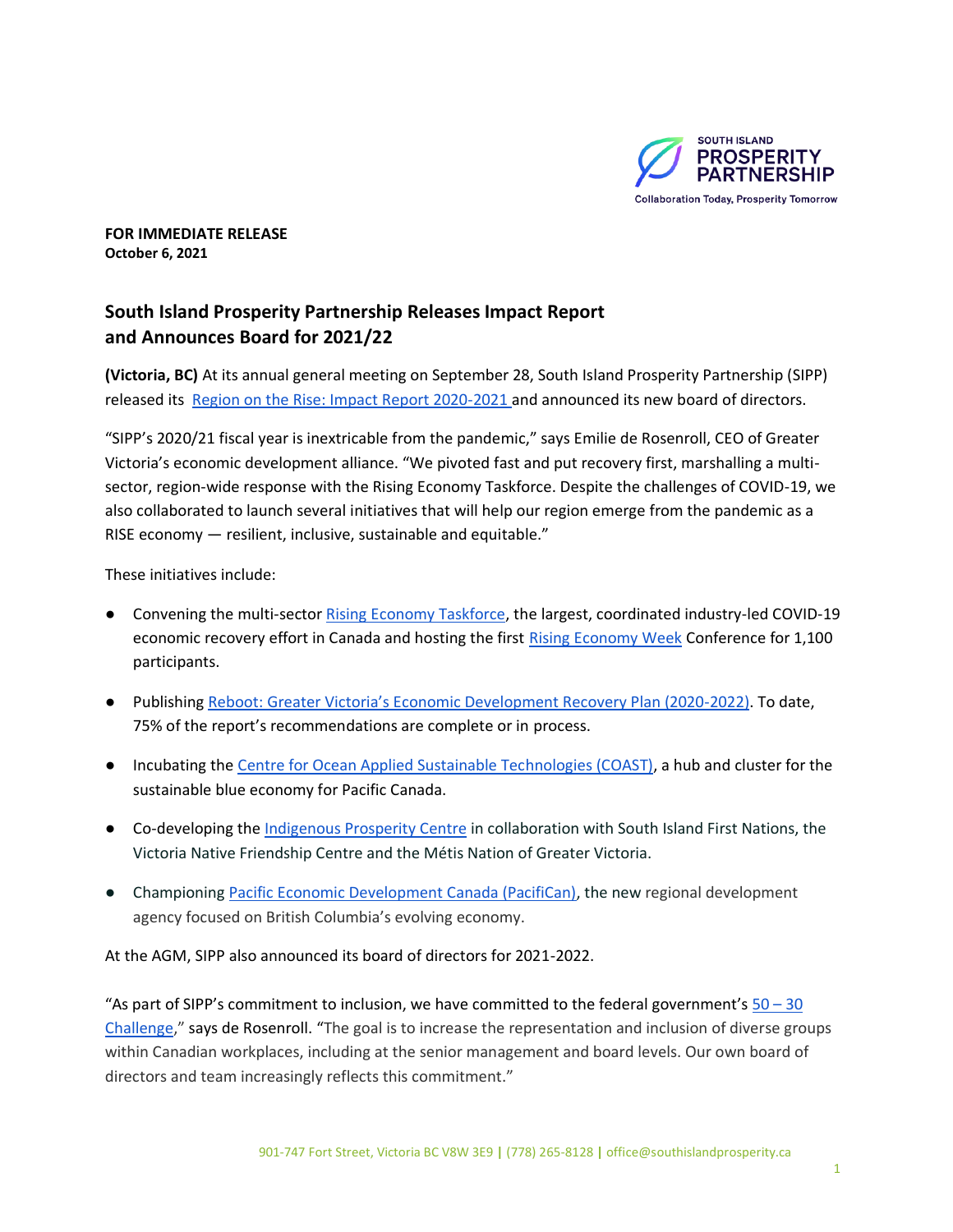#### **Returning Board Members**

- Frank Bourree, Chair *Principal & Owner, Bourree + Associates*
- Craig Norris, Past Chair *CEO, Community Marine Concepts Ltd.*
- Jennifer Vornbrock, Director *Executive Director, Community & Government Relations, University of Victoria*
- Kear Porttris, Director *Director, Indigenous Relations, QM Environmental*
- Tina Ryan, Director *President, Visa Seminars International*
- Geoff Wilmshurst, Director *Vice-President Partnerships, Camosun College*

### **New Board Members and Advisor**

- Susanne Thiessen, Director *Assistant Professor, Indigenous Community Development, School of Public Administration, University of Victoria*
- Peter Cowan, Director *Co-founder, Innovation Asset Collective; Founder & Principal Consultant, Northworks IP*
- Sonterra Ross, Director *Director, Finance & Administration, Beacon Community Services*
- Lindalee Brougham, Director *Principal, Grant Thornton LLP*
- Tony Payne, Board Advisor Senior Vice President, Technology and Innovation, British Columbia Investment Management Corporation.

SIPP is grateful to the following outgoing board members for their service: Deirdre Campbell, Managing Director Canada, Beattie Tartan; Anna MacMillan, Retired Partner & Counsel, DLA Piper (Canada) LLP; and Sean Midwood, Retired, former NATO & RCN.

"As we move into SIPP's sixth year," says SIPP Chair Frank Bourree, "I see the tremendous difference this organization has made in strengthening our region's economic potential by championing collaboration. I'm excited about working with this new board to continue that collaboration and build a stronger community."

**Download the PDF of SIPP's** *2020-2021 Impact Report* **at<https://bit.ly/Rising-Impact>**

**– 30 –**

### **Media Contact:**

Kerry Slavens, Director of Public Relations & Engagement South Island Prosperity Partnership E. [kslavens@southislandprosperity.ca](mailto:kslavens@southislandprosperity.ca) C. 250-516-0152